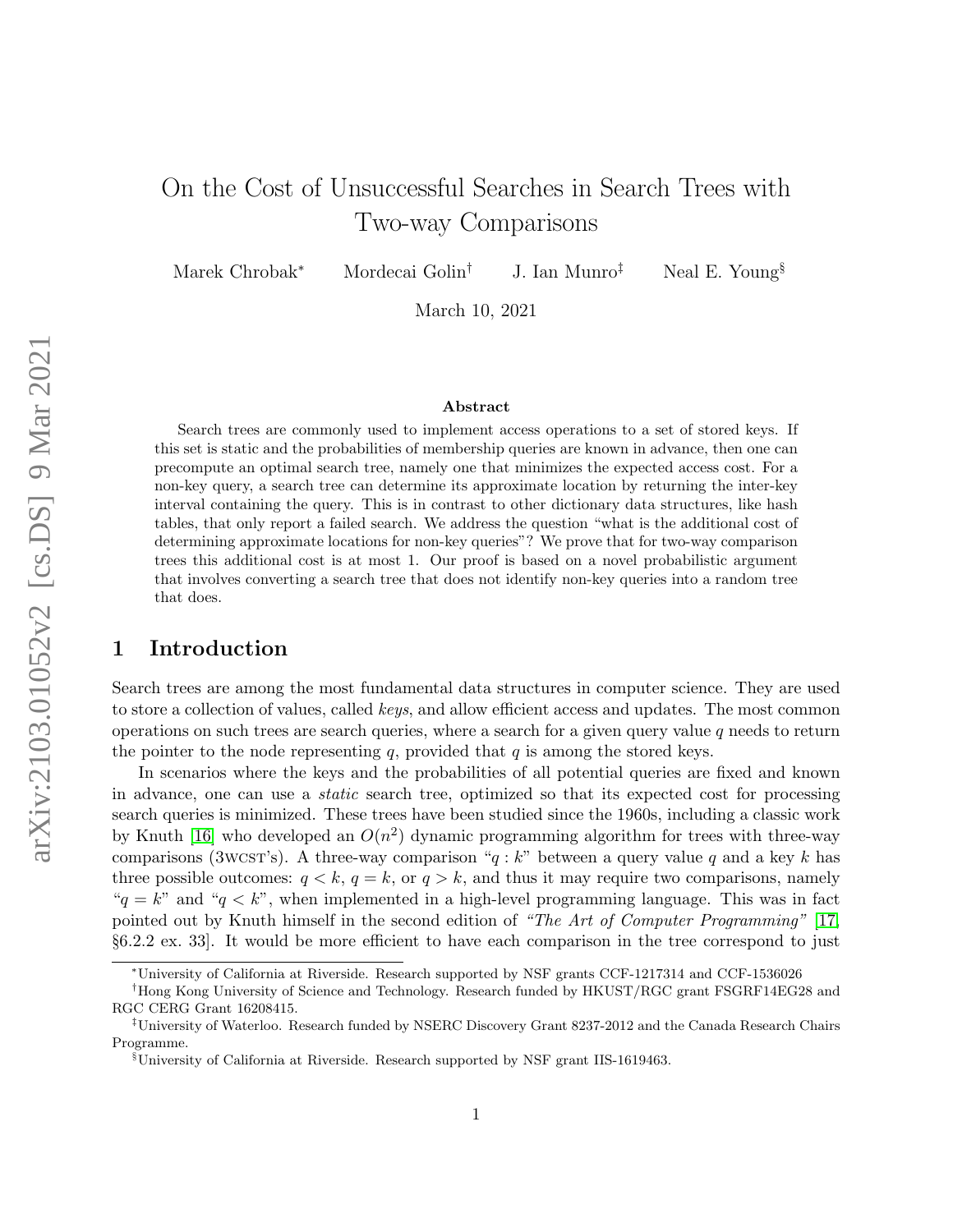one binary comparison. Nevertheless, trees with two-way comparisons (2wcst's) are not as well understood as 3wcst's, and the fastest algorithm for computing such optimal trees runs in time  $\Theta(n^4)$  [\[2,](#page-11-0) [4,](#page-11-1) [6,](#page-11-2) [7\]](#page-11-3).

Queries for keys stored in the tree are referred to in the literature as *successful* queries, while queries for non-key values are *unsuccessful*. Every 3wcst inherently supports both types of queries. The search for a non-key query q in a 3wcst determines the "location" of  $q$  — the inter-key interval containing q. (By an inter-key interval we mean an inclusion-maximal open interval not containing any key.) Equivalently, it returns  $q$ 's *successor* in the key set (if any). This feature is a by-product of 3-way comparisons — even if this information is not needed, the search for  $q$  in a 3WCST produces this information at no additional cost. In contrast, other commonly used dictionary data structures (such as hash tables) provide only one bit of information for non-key queries — that the query is not a key. This suffices for some applications, for example in parsing, where one needs to efficiently identify keywords of a programming language. In other applications, however, returning the nonkey query interval (equivalently, the successor) is useful. For example, when search values are perturbed keys (say, obtained from inaccurate measurements), identifying the keys nearest to the query may be important.

With this in mind, it is reasonable to consider two variants of  $2wcsT_{\text{S}}$ :  $2wcsT_{\text{loc}}$ 's, which are two-way comparison search trees that return the inter-key interval of each non-key query (just like 3wcst's), and 2wcst<sub>NIL</sub>'s, that only return the "not a key" value  $\perp$  to report unsuccessful search (analogous to hash tables). Since  $2WCST<sub>NIL</sub>$  trees provide less information, they can cost less than  $2wcsr_{\text{loc}}$ 's. To see why, consider an example (see Figure [1\)](#page-2-0) with keys  $\mathcal{K} = \{1, 2\}$ , each with probability 1/5. Inter-key intervals  $(-\infty, 1)$ ,  $(1, 2)$ ,  $(2, \infty)$  each have probability 1/5 as well. The optimum  $2WCST_{LOC}$  tree (which must determine the inter-key interval of each non-key query), has cost  $12/5$ , while the optimum  $2West_{NIL}$  tree (which need only identify non-keys as such) has cost  $\frac{9}{5}$ . Note that  $2WCST_{LOC}$  trees are much more constrained; they contain exactly  $2n+1$  leaves. 2WCST<sub>NIL</sub> trees may contain between  $n + 1$  and  $2n + 1$  leaves. (More precisely, these statements hold for *non-redundant* trees — see Section [2.](#page-3-0))

To our knowledge, the first systematic study of 2wcs T's was conducted by Spuler [\[21,](#page-12-2) [22\]](#page-12-3), whose definition matches our definition of  $2wcsr_{\text{NL}}$ 's. Prior to that work, Andersson [\[3\]](#page-11-4) presented some experimental results in which using two-way comparisons improved performance. Earlier, various other types of search trees called split trees, which are essentially restricted variants of 2wcst's, were studied in  $[20, 15, 19, 12, 14]$  $[20, 15, 19, 12, 14]$  $[20, 15, 19, 12, 14]$  $[20, 15, 19, 12, 14]$  $[20, 15, 19, 12, 14]$ . (As pointed out in  $[5]$ , the results in  $[21, 22, 14]$  $[21, 22, 14]$  $[21, 22, 14]$  contain some fundamental errors.)

Our contribution. The discussion above leads naturally to the following question: "for two-way comparison search trees, what is the additional cost of returning locations for all non-key queries"? We prove that this additional cost is at most [1](#page-4-0). Specifically (Theorem 1 in Section [3\)](#page-4-1), for any 2WCST<sub>NIL</sub>  $T^*$  there is a 2WCST<sub>LOC</sub>  $T'$  solving the same instance, such that the (expected) cost of a query in  $T'$  is at most 1 more than in  $T^*$ . We find this result to be somewhat counter-intuitive, since, as illustrated in Figure [1,](#page-2-0) a leaf in a  $2W\text{CST}_{\text{NIL}}$  may represent queries from multiple (perhaps even all) inter-query intervals, so in the corresponding  $2WCST<sub>LOC</sub>$  it needs to be split into multiple leaves by adding inequality comparisons, which can significantly increase the tree depth. The proof uses a probabilistic construction that converts  $T^*$  into a random  $2{\rm WCST}_{\rm LOC}$   $T'$ , increasing the depth of each leaf by at most one in expectation.

The bound in Theorem [1](#page-4-0) is tight. To see why, consider an example with just one key 1 whose probability is  $\epsilon \in (0, \frac{1}{2})$  $\frac{1}{2}$ ) and inter-key intervals  $(-\infty, 1)$  and  $(1, \infty)$  having probabilities  $\epsilon$  and  $1-2\epsilon$ ,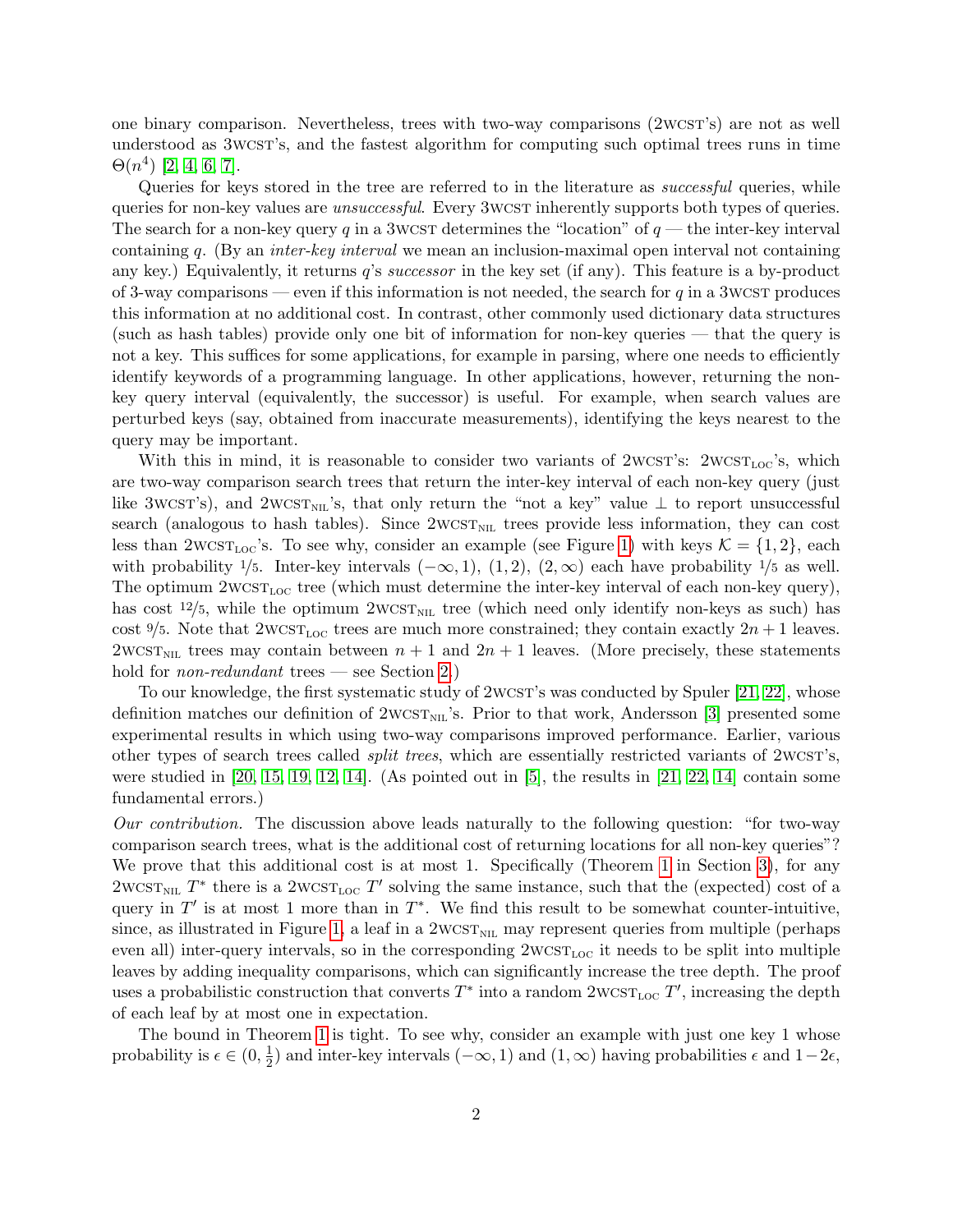

<span id="page-2-0"></span>Figure 1: Identifying non-keys can cost more. In this example, all keys and inter-key intervals have probability  $\frac{1}{5}$ . The cost of the 2wcst<sub>NIL</sub> on the left is  $1 \cdot \frac{1}{5} + 2 \cdot \frac{1}{5} + 2 \cdot \frac{3}{5} = \frac{9}{5}$  $\frac{9}{5}$ . The cost of the 2wcs $T_{\text{LOC}}$  on the right is  $2 \cdot \frac{1}{5} + 3 \cdot \frac{1}{5} + 3 \cdot \frac{1}{5} + 2 \cdot \frac{1}{5} + 2 \cdot \frac{1}{5} = \frac{12}{5}$  $\frac{12}{5}$ . We use the standard convention for graphical representation of search trees, with queries in the internal nodes, and with search proceeding to the left child if the answer to the query is "yes" and to the right child if the answer is "no".

respectively. The optimum 2wcst<sub>NIL</sub> has cost 1, while the optimum 2wcst<sub>Loc</sub> has cost 2− $\epsilon$ . Taking  $\epsilon$  arbitrarily close to 0 establishes the gap. (As in the rest of the paper, in this example the allowed comparisons are "=" and "<", but see the discussion in Section [5.](#page-10-0))

Successful-only model. Many authors have considered successful-only models, in which the trees support key queries but not non-key queries. For 3wcs T's, Knuth's algorithm [\[16\]](#page-12-0) can be used for both the all-query and successful-only variants. For 2wcs T's, in successful-only models the distinction between  $2WCST_{\text{LOC}}$  and  $2WCST_{\text{NL}}$  does not arise. Alphabetic trees can be considered as 2wcst trees, in the successful-only model, restricted to using only "<" comparisons. They can be built in  $O(n \log n)$  time [\[13,](#page-11-7) [10\]](#page-11-8). Anderson et al. [\[2\]](#page-11-0) gave an  $O(n^4)$ -time algorithm for successful-only 2wcst is that use " $\lt$ " and " $\equiv$ " comparisons. With some effort, their algorithm can be extended to handle non-key queries too. A simpler and equally fast algorithm, handling all variants of 2wcsT's (successful only,  $2WCST<sub>NIL</sub>$ , or  $2WCST<sub>LOC</sub>'s$ ) was recently described in [\[7\]](#page-11-3).

Application to entropy bounds. For most types of two-way comparison search trees, the entropy of the distribution is a lower bound on the optimum cost. This bound has been widely used, for example to analyze approximation algorithms (e.g.  $[18, 23, 4, 6]$  $[18, 23, 4, 6]$  $[18, 23, 4, 6]$  $[18, 23, 4, 6]$ ). Its applicability to "20-Questions"-style games (closely related to constructing 2wcst's) was recently studied by Dagal et al. [\[8,](#page-11-9) [9\]](#page-11-10). But the entropy bound does not apply directly to  $2West_{NIL}$ 's. Section [4](#page-9-0) explains why, and how, with Theorem [1,](#page-4-0) it can be applied to such trees.

Other gap bounds. To our knowledge, the gap between  $2WCST_{\text{LOC}}$ 's and  $2WCST_{\text{NIL}}$ 's has not previously been considered. But gaps between other classes of search trees have been studied. An-dersson [\[3\]](#page-11-4) observed that for any depth-d 3wcst, there is an equivalent  $2wcs_{\text{Loc}}$  of depth at most  $d+1$ . Gilbert and Moore [\[11\]](#page-11-11) showed that for any successful-only 2wcst (using arbitrary binary comparisons), there is one using only " $\lt$ " comparisons that costs at most 2 more. This was improved slightly by Yeung [\[23\]](#page-12-9). Anderson et al. [\[2,](#page-11-0) Theorem 11] showed that for any successfulonly 2wcst that uses " $\lt$ " and "=" comparisons, there is one using only " $\lt$ " comparisons that costs at most 1 more. Chrobak et al. [\[4,](#page-11-1) [6,](#page-11-2) Theorem 2] leveraged Yeung's result to show that for any 2wcs $T_{\text{LOC}}$  (of any kind, using arbitrary binary comparisons) there is one using only " $\lt$ " and "=" comparisons that costs at most 3 more. The trees guaranteed to exist by the gap bounds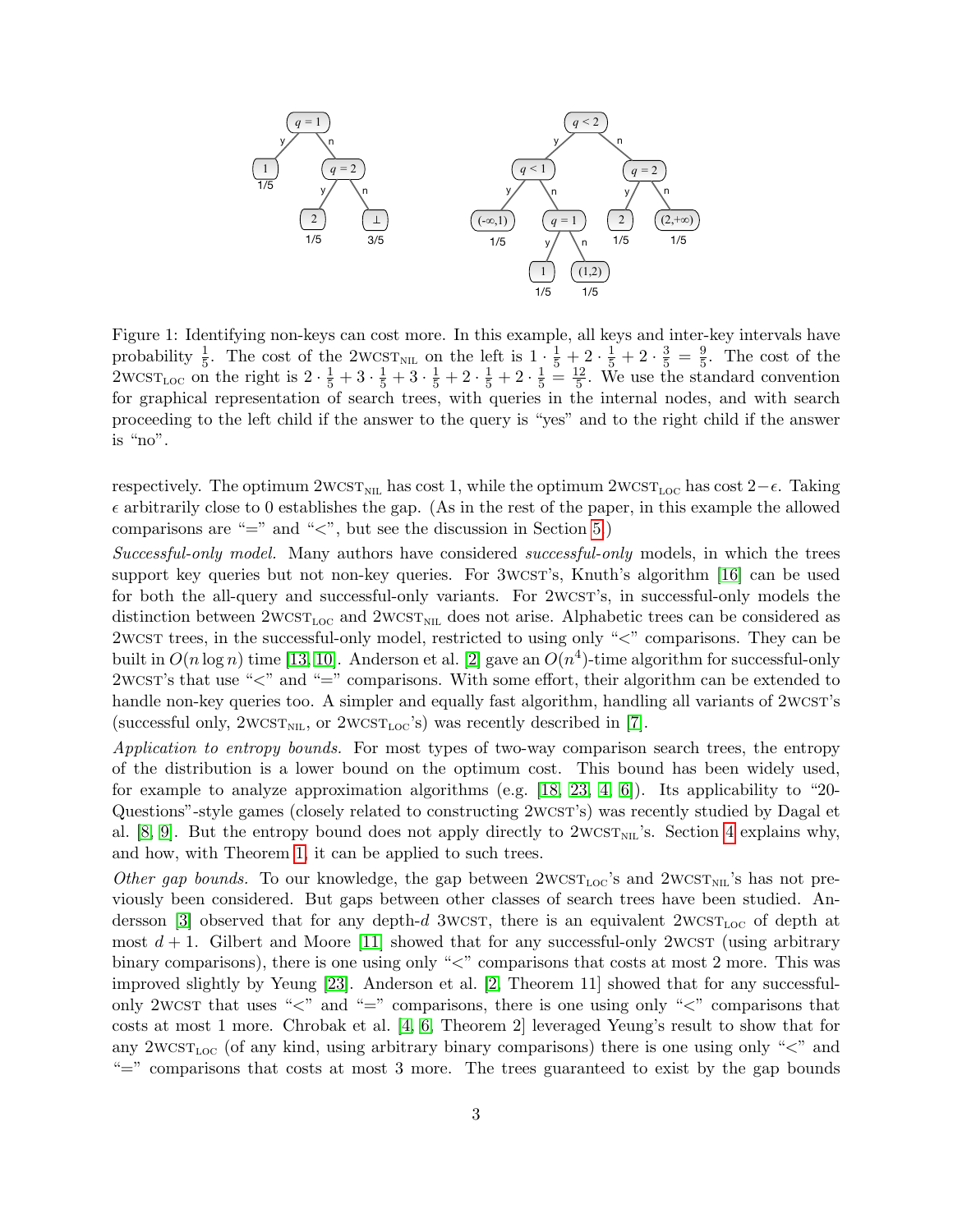in [\[11,](#page-11-11) [23,](#page-12-9) [2,](#page-11-0) [4,](#page-11-1) [6\]](#page-11-2) can be computed in  $O(n \log n)$  time, whereas the fastest algorithms known for computing their optimal counterparts take time  $\Theta(n^4)$ .

#### <span id="page-3-0"></span>2 Preliminaries

Without loss of generality, throughout the paper assume that the set of keys is  $\mathcal{K} = \{1, 2, \ldots, n\}$ (with  $n \geq 0$ ) and that all queries are from the open interval  $\mathcal{U} = (0, n + 1)$ .

In a  $2WCST_{LOC}$  T each internal node represents a comparison between the query value, denoted by q, and a key  $k \in \mathcal{K}$ . There are two types of comparison nodes: equality comparison nodes  $\langle q = k \rangle$ , and inequality comparison nodes  $\langle q \langle k \rangle$ . Each comparison node in T has two children, one left and one right, that correspond to the "yes" and "no" outcomes of the comparison, respectively. For each key k there is a leaf  $\{k\}$  in T and for each  $i \in \{0, 1, \ldots, n\}$  there is a leaf identified by open interval  $(i, i + 1)$ . For any node N of T, the subtree of T rooted at N (that is, induced by N and its descendants) is denoted  $T_N$ .

Consider a query  $q \in \mathcal{U}$ . A search for q in a 2wcs $T_{\text{LOC}} T$  starts at the root node of T and follows a path from the root towards a leaf. At each step, if the current node is a comparison  $\langle q = k \rangle$  or  $\langle q\langle k\rangle$ , if the outcome is "yes" then the search proceeds to the left child, otherwise it proceeds to the right child. A tree is correct if each query  $q \in \mathcal{U}$  reaches a leaf  $\ell$  such that  $q \in \ell$ . Note that in a 2wcs $T_{\text{LOC}}$  there must be a comparison node  $\langle q = k \rangle$  for each key  $k \in \mathcal{K}$ .

The input is specified by a probability distribution  $(\alpha, \beta)$  on queries, where, for each key  $k \in \mathcal{K}$ , the probability that  $q = k$  is  $\beta_k$  and for each  $i \in \{0, 1, \ldots, n\}$  the probability that  $q \in (i, i + 1)$ is  $\alpha_i$ . As the set of queries is fixed, the instance is uniquely determined by  $(\alpha, \beta)$ . The cost of a given query q is the number of comparisons in a search for q in T, and the cost of tree T, denoted cost(T), is the expected cost of a random query q. (Naturally, cost(T) depends on  $(\alpha, \beta)$ , but the instance is always understood from context, so is omitted from the notation.) More specifically, for any query  $q \in \mathcal{U}$ , let  $\mathsf{depth}_T(q)$  denote the *query depth* of  $q$  in  $T$  — the number of comparisons made by a search in  $T$  for  $q$ . Then  $\mathsf{cost}(T)$  is the expected value of  $\mathsf{depth}_T(q)$ , where random query q is chosen according to the query distribution  $(\alpha, \beta)$ .

The definition of  $2WCST<sub>NIL</sub>'s$  is similar to  $2WCST<sub>LOC</sub>'s$ . The only difference is that non-key leaves do not represent the inter-key interval of the query: in a  $2West_{NIL}$ , each leaf either represents a key k as before, or is marked with the special symbol  $\perp$ , representing any non-key query. A 2wcs $T_{\text{NIL}}$ may have multiple leaves marked  $\perp$ , and searches for queries in different inter-key intervals may terminate at the same leaf.

Also, the above definitions permit any key (or inter-key interval, for  $2wcsr_{\text{loc}}$ 's) to have more than one associated leaf, in which case the tree is *redundant*. Formally, for any node  $N$ , denote by  $U_N$  the set of query values whose search reaches N. (For the root,  $U_N = U$ .) Call a node N of T redundant if  $U_N = \emptyset$ . Define tree T to be redundant if it contains at least one redundant node. There is always an optimal tree that is non-redundant: any redundant tree  $T$  can be made nonredundant, without increasing cost, by splicing out parents of redundant nodes. (If  $N$  is redundant, replace its parent M by the sibling of N, removing M and  $T_N$ .) But in the proof of Theorem [1](#page-4-0) it is technically useful to allow redundant trees.

For any non-redundant  $2WCST_{\text{LOC}}$  tree T, the cost is conventionally expressed in terms of leaf weights: each key leaf  $N = \{k\}$  has weight  $w_N = \beta_k$ , while each non-key leaf  $N = (i, i + 1)$  has weight  $w_N = \alpha_i$ . In this notation, letting leaves(T) denote the set of leaves of T and  $\mathsf{depth}_T(N)$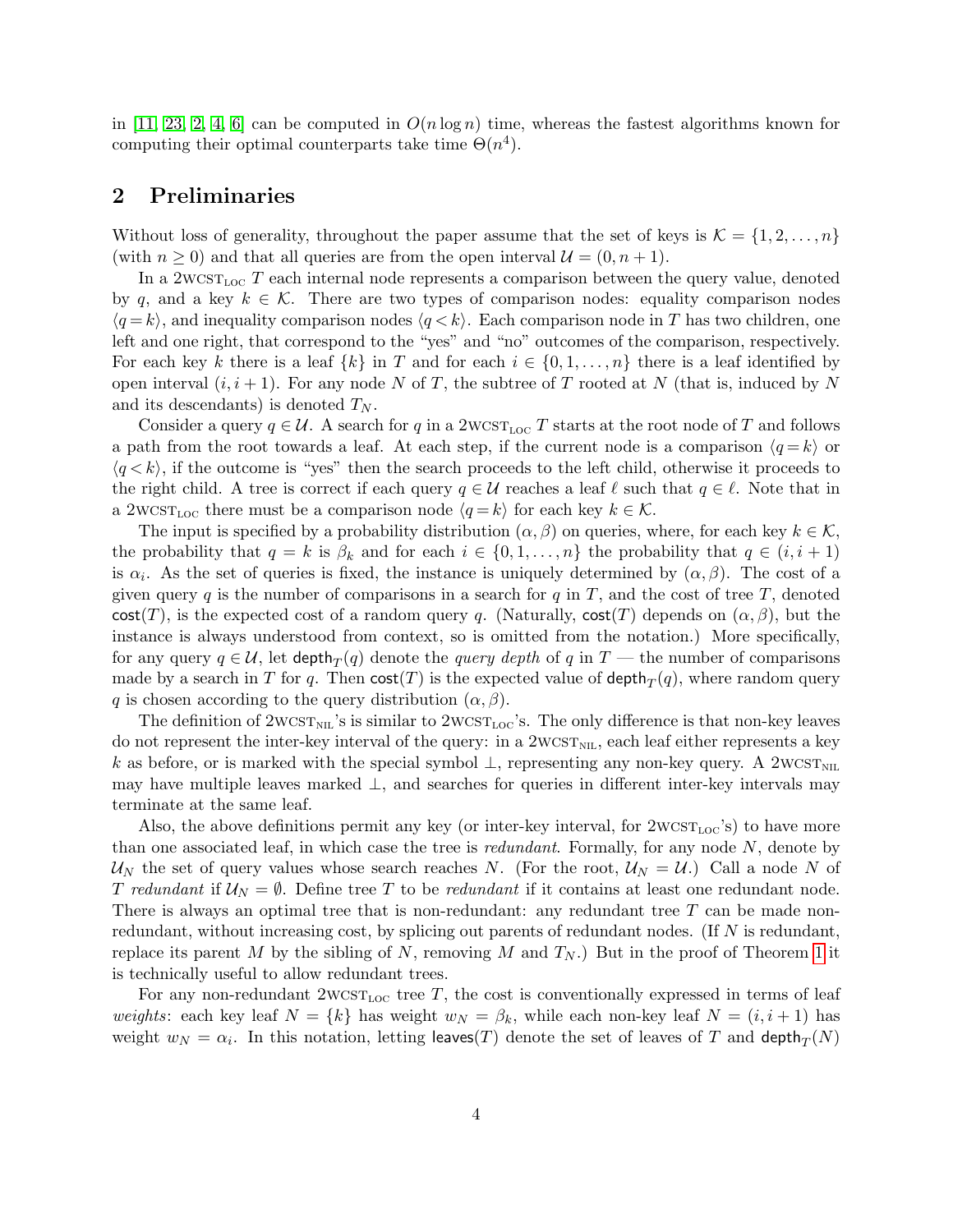denote the depth of a node  $N$  in  $T$ ,

$$
\mathsf{cost}(T) \ = \ \sum_{L \in \ \mathsf{leaves}(T)} w_L \cdot \mathsf{depth}_T(L). \tag{1}
$$

But the proof of Theorem [1](#page-4-0) uses only the earlier definition of cost, which applies in all cases (redundant or non-redundant,  $2WCST_{LOC}$  or  $2WCST_{NIL}$ ).

#### <span id="page-4-1"></span>3 The Gap Bound

This section proves Theorem [1,](#page-4-0) that the additional cost of returning locations of non-key queries is at most 1. The proof uses a probabilistic construction that converts any  $2WCST<sub>NIL</sub>$  (a tree that does not identify locations of unsuccessful queries) into a random  $2wcs_{\text{Loc}}$  (a tree that does). The conversion increases the depth of each leaf by at most 1 in expectation, so increases the tree cost by at most 1 in expectation.

<span id="page-4-0"></span>**Theorem 1.** Fix some instance  $(\alpha, \beta)$ . For any 2WCST<sub>NIL</sub> tree  $T^*$  for  $(\alpha, \beta)$  there is a 2WCST<sub>LOC</sub> tree T' for  $(\alpha, \beta)$  such that  $cost(T') \leq cost(T^*) + 1$ .

*Proof.* Let  $T^*$  be a given  $2WCST_{\text{NIL}}$ . Without loss of generality assume that  $T^*$  is non-redundant. We describe a randomized algorithm that converts  $T^*$  into a random  $2{\rm WCST}_{\rm LOC}$  tree  $T'$  for  $(\alpha, \beta)$ with expected cost  $E[\text{cost}(T')] \le \text{cost}(T^*) + 1$ . Since the average cost of a random tree T' satisfies this inequality, some  $2\text{WCST}_{\text{LOC}}$  tree T'' must exist satisfying  $\text{cost}(T'') \leq \text{cost}(T^*) + 1$ , proving the theorem. Our conversion algorithm starts with  $T = T^*$  and then gradually modifies T, processing it bottom-up, and eventually produces  $T'$ .

For any key  $k \in \mathcal{K}$ , let  $\ell_k$  denote the unique ⊥-leaf at which a search for k starting in the no-child of  $\langle q = k \rangle$  would end. Say that a leaf  $\ell$  has a break due to k if k separates the query set  $\mathcal{U}_{\ell}$ of  $\ell$ ; that is,  $\exists q, q' \in \mathcal{U}_{\ell}$  with  $q < k < q'$ . Note that  $\ell_k$  is the only leaf in the tree that can have a break due to k.

In essence, the algorithm converts  $T^*$  into a (random)  $2{\rm WCST_{LOC}}$  tree  $T'$  by removing the breaks one by one. For each equality test  $\langle q = k \rangle$  in  $T^*$ , the algorithm adds one less-than comparison node  $\langle q \langle k \rangle$  near  $\langle q = k \rangle$  to remove any potential break in  $\ell_k$  due to k. (Here, by "near" we mean that this new node becomes either the parent or a child or a grandchild of  $\langle q = k \rangle$ .) This can increase the depth of some leaves. The algorithm adds these new nodes in such a way that, in expectation, each leaf's depth will increase by at most 1 during the whole process. In the end, if  $\ell$  is a ⊥-leaf that does not have any breaks, then  $\mathcal{U}_{\ell}$  represents an inter-key interval. (Here we also use the assumption that  $T^*$  is non-redundant.) Thus, once we remove all breaks from  $\bot$ -leaves, we obtain a  $2WCST_{LOC}$  tree T'.

To build some intuition before we dive into a formal argument, let's consider a node  $N = \langle q = \mathsf{B} \rangle$ , where B is a key, and suppose that leaf  $\ell_{\mathsf{B}}$  has a break due to B. The left child of N is leaf  $\{\mathsf{B}\}\$ , and let t denote the right subtree of N. We can modify the tree by creating a new node  $N' = \langle q \langle B \rangle$ , making it the right child of N, with left and right subtrees of  $N'$  being copies of t (from which redundant nodes can be removed). This will split  $\ell_{\rm B}$  into two copies and remove the break due to  $\ell_{\rm B}$ , as desired. Unfortunately, this simple transformation also can increase the depth of some leaves, and thus also the cost of the tree.

In order to avoid this increase of depth, our tree modifications also involve some local rebalancing that compensates for adding an additional node. The example above will be handled using a case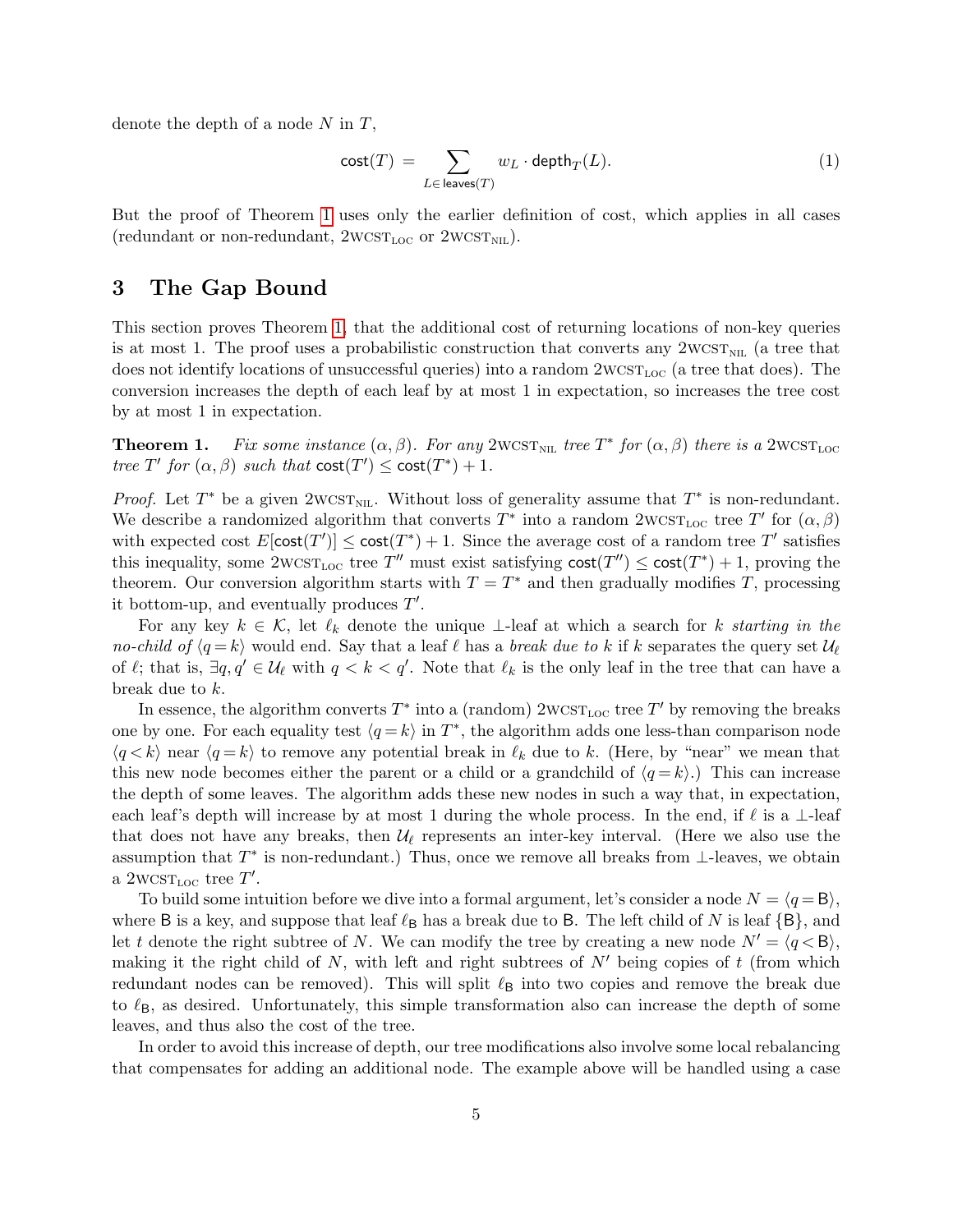analysis. As one case, suppose that the root of t is a comparison node  $M = \langle q \circ A \rangle$ , where  $\circ \in \{ \leq, = \}$ is any comparison operator and A is a key smaller than B. Denote by  $t_1$  and  $t_2$  the left and right subtrees of  $M$ . Our local transformation for this case is shown in Figure [2\(](#page-6-0)b). It also introduces  $N' = \langle q \langle B \rangle$ , as before, but makes it the *parent* of N. Its left subtree is M, whose left and right subtrees are  $t_1$  and a copy of  $t_2$ . Its right subtree is N, whose right subtree is a copy of  $t_2$ . As can be easily seen, this modification does not change the depth of any leaves except for  $\ell_{\rm B}$ . It is also correct, because in the original tree a search for any query  $r \geq B$  that reaches N cannot descend into  $t_1$ .

The full algorithm described below breaks the problem into multiple cases. Roughly, in cases when  $\ell_{\mathsf{B}}$  is deep enough in the subtree  $T_N^*$  of  $T^*$  rooted at N, we show that  $T_N^*$  can be rebalanced after splitting  $\ell_{\mathsf{B}}$ . Only when  $\ell_{\mathsf{B}}$  is close to N we might need to increase the depth of  $T_N^*$ .

**Conversion algorithm.** The algorithm processes all nodes in  $T^*$  bottom-up, via a post-order node traversal, doing a conversion step  $\text{ConvERT}(N)$  on each equality-test node N of  $T^*$ . (Post-order traversal is necessary for the proof of correctness and analysis of cost.) More formally, the algorithm starts with  $T = T^*$  and executes Process(T), where Process(T<sub>N</sub>) is a recursive procedure that modifies the subtree rooted at node  $N$  in the current tree  $T$  as follows:

$$
\mathrm{Process}(T_N)
$$

For each child  $N_2$  of N, do Process( $T_{N_2}$ ).

If N is an equality-test node,  $ConvERT(N)$ .

(By definition, if N is a leaf then  $\text{Process}(T_N)$  does nothing.)

Procedure Process() will create copies of some subtrees and, as a result, it will also create redundant nodes in T. This might seem unnatural and wasteful, but it streamlines the description of the algorithm and the proof. Once we construct the final tree  $T'$ , these redundant nodes can be removed from  $T'$  following the method outlined in Section [2.](#page-3-0)

Subroutine CONVERT(N), where N is an equality-test node  $\langle q = \mathsf{B} \rangle$ , has three steps:

- <span id="page-5-0"></span>1. Consider the path from N to  $\ell_{\mathsf{B}}$ . Let P be the prefix of this path that starts at N and continues just until P contains either
	- (i) the leaf  $\ell_{\mathsf{B}}$ , or
	- (ii) a second comparison to key B, or
	- (iii) any comparison to a key smaller than B, or
	- (iv) two comparisons to keys (possibly equal) larger than B.

Thus, prefix  $P$  contains  $N$  and at most two other nodes. In case (iii), the last node on  $P$ with comparison to a key smaller than B will be denoted  $\langle q \circ A \rangle$ , where  $\circ \in \{ =, \leq \}$  is the comparison operation and  $A$  is this key. If P has a comparison to a key larger than  $B$ , denote the first such key by D; if there is a second such key, denote it C if smaller than D, or E if larger.

- 2. Next, determine the type of N. The type of N is whichever of the ten cases (a1)-(h) in Fig. [2](#page-6-0) matches prefix  $P$ . (We show below that one of the ten must match  $P$ .)
- <span id="page-5-1"></span>3. Having identified the type of N, replace the subtree  $T<sub>N</sub>$  rooted at N (in place) by the replacement for its type from Fig. [2.](#page-6-0)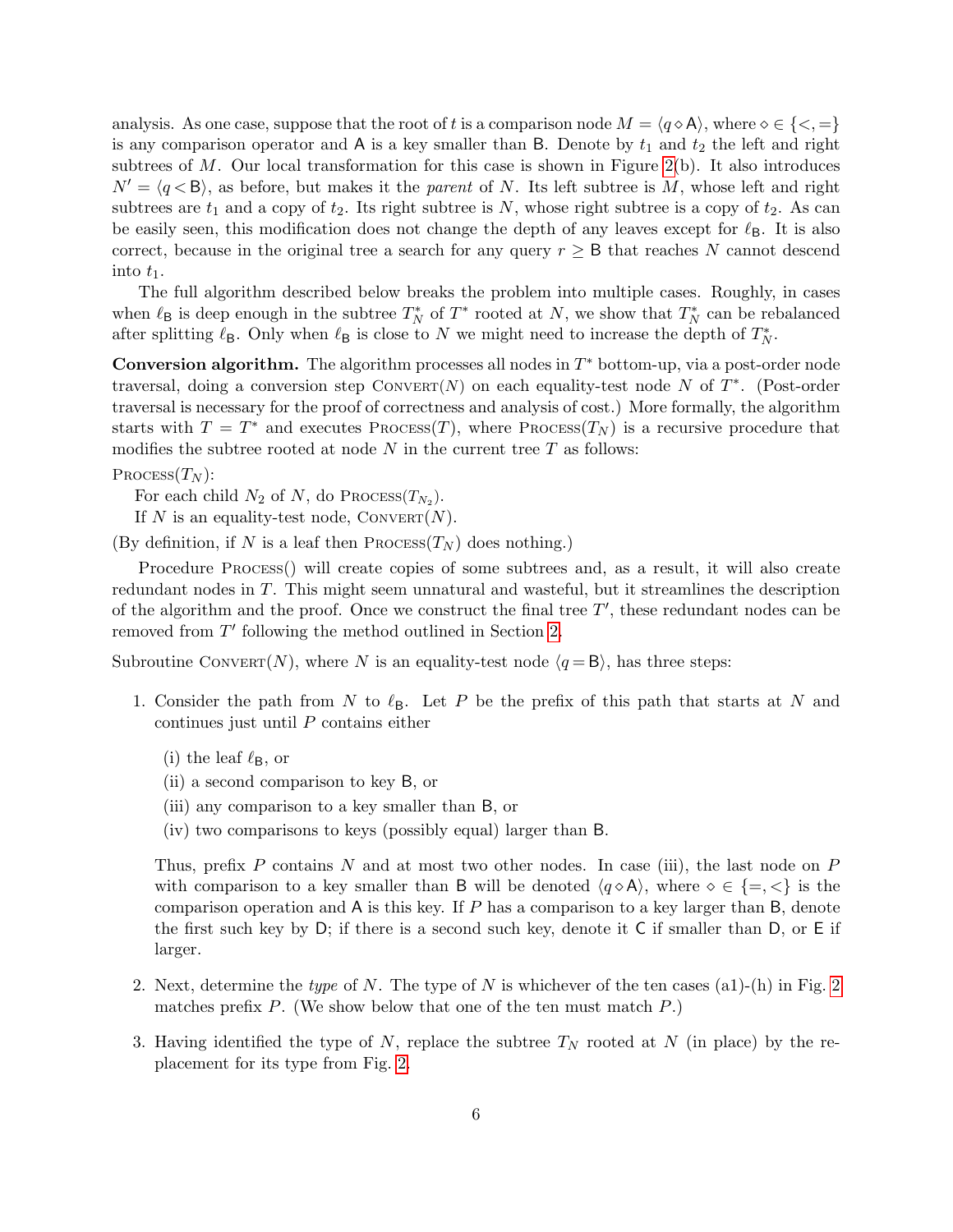

<span id="page-6-0"></span>Figure 2: The ten possible types of an equality-node N, i.e.  $\langle q = \mathsf{B} \rangle$ . For each type we show the conversion of its subtree  $T_N$ . Type (d) gives two possible replacements, and the algorithm chooses one randomly. The nodes on the prefix P of the path from N to leaf  $\ell_{\mathsf{B}}$  have dark outlines. Along P, key A is the first key (if any) less than B. Key D is the first key (if any) larger than B. The second key (if any) larger than B is either C or E. In types (b) and (d), symbol  $\diamond$  is a comparison operator,  $\diamond \in \{<, =\}.$  In cases (a1) and (a2), leaf  $\ell_B$  is split into two leaves  $\ell'_B$  and  $\ell''_B$ , with appropriately modified query sets. In cases (b) and (d)-(h), the copies of  $\ell_{\rm B}$  are in the duplicated sub-subtree  $t_i$ of  $\langle q = \mathsf{B} \rangle$ .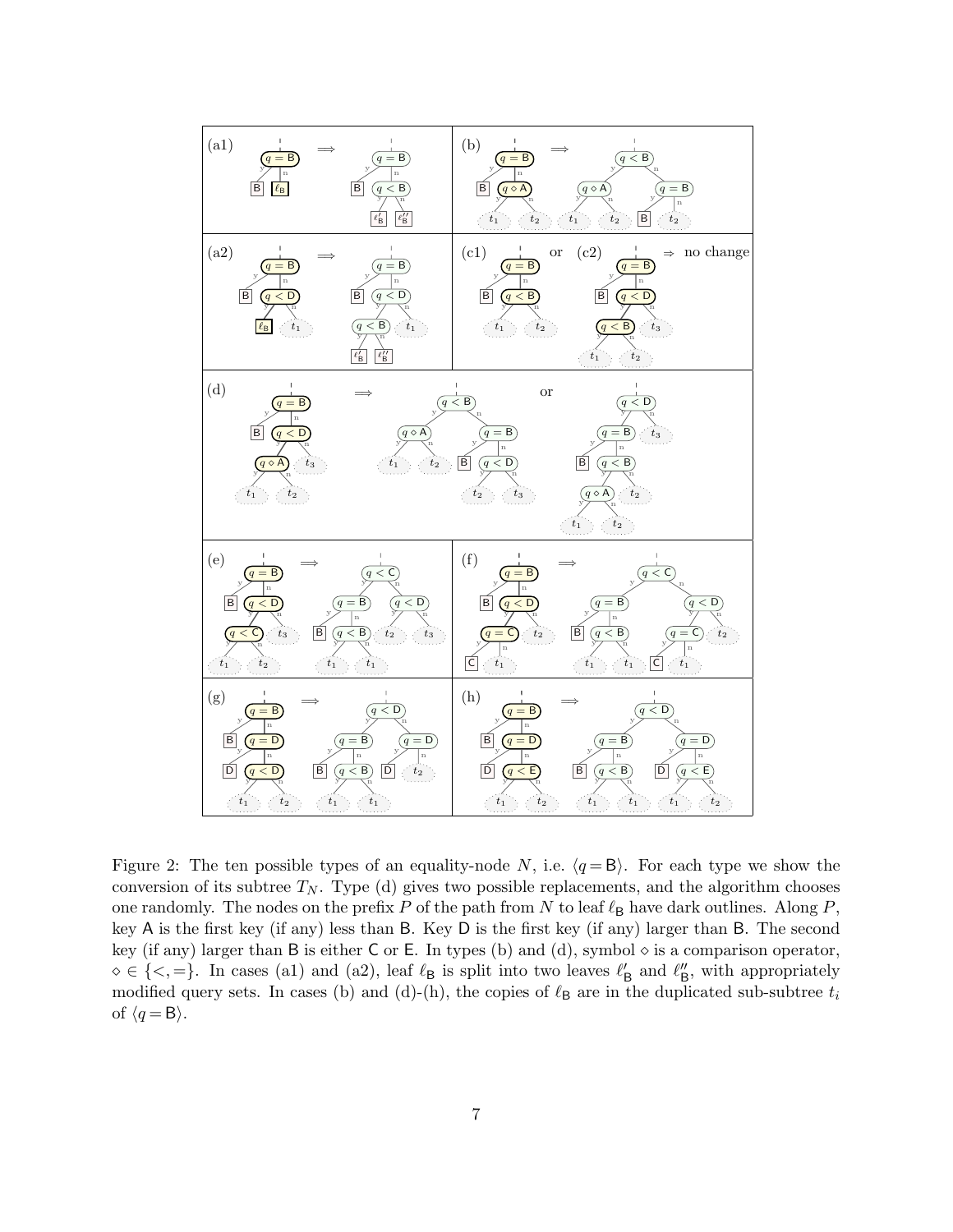For example, N is of type (b) if the second node  $N_2$  on P does a comparison to a key less than B; therefore, as described in [\(1\)](#page-5-0) (iii) above,  $N_2$  is of the form  $\langle q \diamond A \rangle$ . For type (b), the new subtree splits P by adding a new comparison node  $\langle q \langle B \rangle$ , with yes-child  $N_2$  and no-child N, with subtrees copied appropriately from  $T_N$ . (These trees are copied as they are, without removing redundancies. So after the reduction the tree will have two identical copies of  $t_2$ .) For type (d), there are two possible choices for the replacement subtree. In this case, the algorithm chooses one of the two uniformly at random.

Intuitively, the effect of each conversion in Fig. [2](#page-6-0) is that leaf  $\ell_{\rm B}$  gets split into two leaves, one containing the queries smaller than B and the other containing the queries larger than B. This is explicit in cases (a1) and (a2) where these two new leaves are denoted  $\ell'_{\mathsf{B}}$  and  $\ell''_{\mathsf{B}}$ , and is implicit in the remaining cases. The two leaves resulting from the split may still contain other breaks, for keys of equality tests above N. (If it so happens that B equals  $\min \mathcal{U}_{\ell_B}$  or  $\max \mathcal{U}_{\ell_B}$ , meaning that B is not actually a break, then the query set of one of the resulting leaves will be empty.)

This defines the algorithm. Let  $T' = \text{Process}(T^*)$  denote the random tree it outputs. As explained earlier,  $T'$  may be redundant.

Correctness of the algorithm. By inspection, CONVERT(N) maintains correctness of the tree while removing the break for N's key B, without introducing any new breaks. Hence, provided the algorithm completes successfully, the tree  $T'$  that it outputs is a correct tree. To complete the proof of correctness, we prove the following claim.

<span id="page-7-0"></span>**Claim 2.** In each call to CONVERT, some conversion  $(a1)-(h)$  applies.

*Proof.* Consider the time just before Step [\(3\)](#page-5-1) of CONVERT(N). Let key B, subtree  $T_N$ , and path P be as defined for steps [\(1\)](#page-5-0)–[\(3\)](#page-5-1) in converting N. Recall that N is  $\langle q = \mathsf{B} \rangle$ . Assume inductively that each equality-test descendant of  $N$ , when converted, had one of the ten types. Let  $N_2$  be the second node on  $P$ ,  $N$ 's no-child. Let  $N_3$  be the third node, if any. We consider a number of cases. Case 1.  $N_2$  is a leaf: Then N is of type (a1).

Case 2.  $N_2$  is a comparison node with key less than B: Then N is of type (b).

Case 3. N<sub>2</sub> is a comparison node with key B: Then  $N_2$  cannot do an equality test to B, because N does that, the initial tree was irreducible, and no conversion introduces a new equality test. So N is of type  $(c1)$ .

Case 4.  $N_2$  is a comparison node with key larger than B: Denote  $N_2$ 's key by D. In this case P has three nodes. There are two sub-cases:

Case 4.1. N<sub>2</sub> does a less-than test  $(N_2 \text{ is } \langle q \langle D \rangle)$ : By definition of P and  $\ell_B$ , the yes-child of  $\overline{N_2}$  is the third node  $N_3$  on P. If  $N_3$  is a leaf, then N is of type (a2). Otherwise  $N_3$  is a comparison node. If  $N_3$ 's key is smaller than B, then N is of type (d). If  $N_3$ 's key is B, then N is of type (c2). (This is because B has at most one equality node in  $T_N$ , as explained in Case 3.) If  $N_3$ 's key is larger than B and less than D, then N is of type (e) or (f).

To finish Case 4.1, we claim that  $N_3$ 's key cannot be D or larger. Suppose otherwise for contradiction. Let  $N_3$  be  $\langle q \diamond D' \rangle$ , where  $D' \ge D$ . By inspection of each conversion type, no conversion produces an inequality root whose yes-child has larger key, so  $N_2$  was not produced by a previous conversion. So  $N_2$  was in the original tree  $T^*$ , where, furthermore,  $N_2$ 's yes-subtree contained a node with the key  $\mathsf{D}'$ . (This holds whether  $N_3$  itself was in  $T^*$ , or  $N_3$  was produced by some conversion, as no conversion adds new comparison keys to its subtree.) This contradicts the irreducibility of  $T^*$ , proving the claim.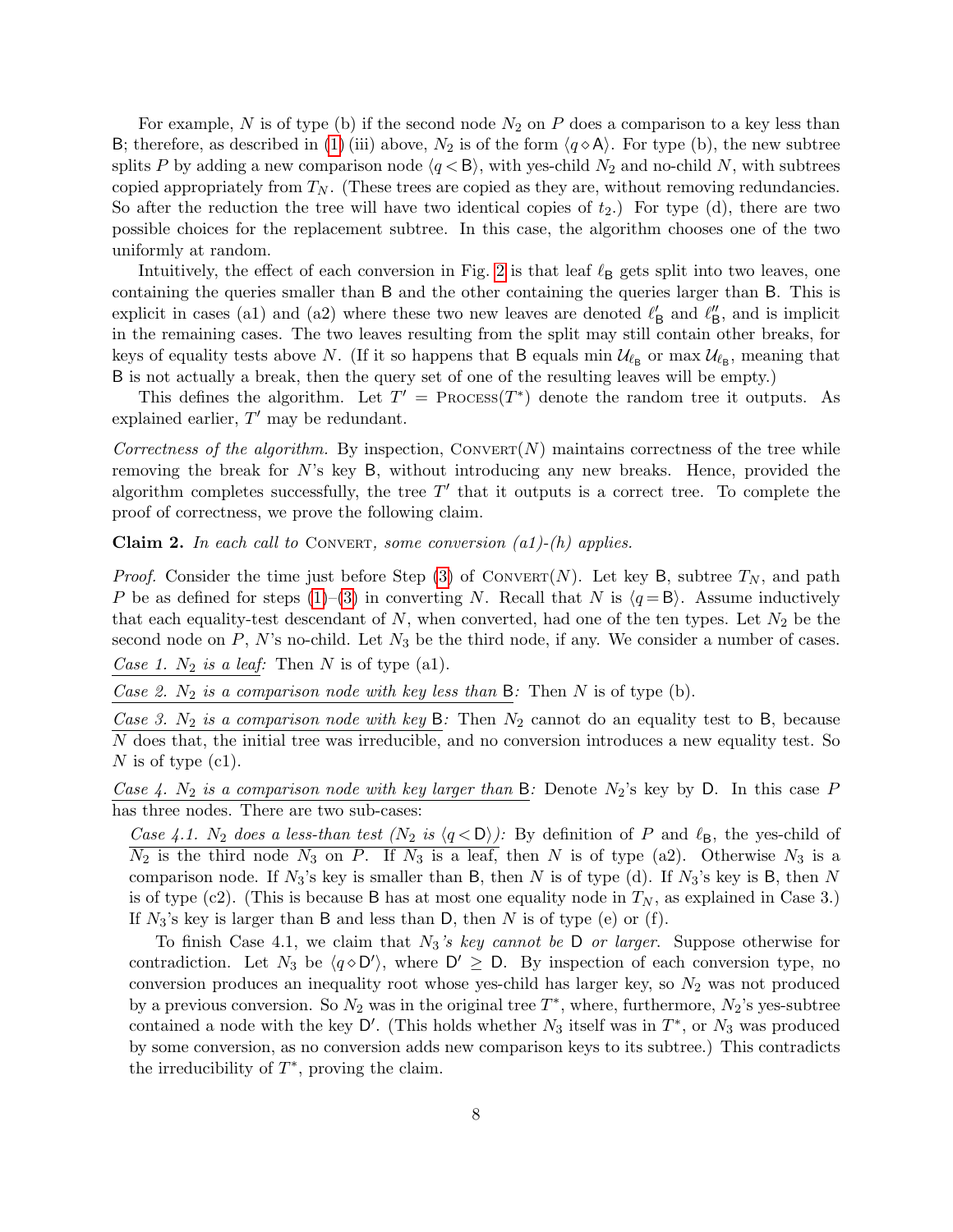Case 4.2. N<sub>2</sub> does an equality test  $(N_2 \text{ is } \langle q = \mathsf{D} \rangle)$ : By the recursive nature of Process(), the tree rooted at  $N_2$  must be the result of applying Process() to the earlier no-child of  $N =$  $(q = B)$ . Further it must be the result of a CONVERT() operation (since PROCESS() of an inequality comparison just returns that inequality comparison as root). Consider the previous conversion that produced  $N_2$ . Inspecting the conversion types, the only conversions that could have produced  $N_2$  (with equality test at the root) are types (a1), (a2), (c1), and (c2). Each such conversion produces a subtree  $T_{N_2}$  where  $N_2$ 's no-child does some less-than test  $\langle q \langle X \rangle$  to a key at least as large as the key of the root, that is  $X \geq D$ . This node is now  $N_3$ .

So, if  $X = D$ , then N is of type (g), while if  $X > D$ , then N is of type (h).

In summary, we have shown that at each step of our algorithm at least one of the cases in Fig. [2](#page-6-0) applies. This completes the proof of Claim [2.](#page-7-0)  $\Box$ 

Cost estimate. Continuing the proof of Theorem [1,](#page-4-0) we now estimate the cost of  $T'$ , the random tree produced by the algorithm. To prove  $E[\text{cost}(T')] \leq \text{cost}(T^*) + 1$ , we prove that, in expectation, the cost of each query r increases by at most 1. More precisely, we prove that for every query  $r \in \mathcal{U}$ , we have  $E[\text{depth}_{T'}(r)] \leq \text{depth}_{T^*}(r) + 1$ .

Fix any query  $r \in \mathcal{U}$ . We distinguish two cases, depending on whether r is a key or not.

Case 1.  $r \in K$ : Then key r has one equality node  $\langle q = r \rangle$  in  $T^*$ . By inspection, each conversion (b) or (d)-(h) increases the query depth of the key B of converted node  $\langle q = B \rangle$  (i.e., N) by 1, and, in expectation, does not increase any other query depth. For example, consider a conversion of type (d). The depth of the root of subtree  $t_1$  either increases by one or decreases by one, and, since each is equally likely, is unchanged in expectation. Likewise for  $t_3$  and the first copy of  $t_2$ . The depth of the root of the second copy of  $t_2$  is unchanged. Also, the queries r that descend into  $t_2$ in  $T_N$  can be partitioned into those smaller than B, and those larger. For either random choice of replacement subtree, the former descend into the first copy of  $t_2$ , the latter descend into the second copy. Hence, in expectation, if  $r = B$  then this conversion increases the query depth of r by at most 1, and if  $r \in \mathcal{U} - \{B\}$  then r's query depth does not increase.

By inspection of the two remaining conversion types, (a1) and (a2), each of those increases the depth of the queries in  $\ell_B$ 's query set by 1, without increasing the query depth of any other query. Since  $r \in \mathcal{K}$ , query r is not in leaf  $\ell_{\mathsf{B}}$  for any such conversion. Hence, conversions (a1) and (a2) don't increase r's query depth.

So at most one conversion step in the entire sequence can increase r's query depth (in expectation) — the conversion whose root is the equality-test node for  $r$ , which increases the query depth by at most 1. It follows that the entire sequence increases the query depth of  $r$  by at most 1 in expectation.

Case 2.  $r \notin \mathcal{K}$ : In this case, r has no equality node in T<sup>\*</sup>. As observed in Case 1, the only conversion step that can increase the query depth of r (in expectation) is an  $(a1)$  or  $(a2)$  conversion of a node  $\langle q = B \rangle$  where  $\ell_B$  is r's leaf (that is,  $r \in \mathcal{U}_\ell$ ). This step increases r's query depth by 1.

So consider the tree just before such a conversion step applied to the subtree  $T_N$ , where case (a1) or (a2) is applied and r's leaf is  $\ell_{\mathsf{B}}$ . We show the following property holds at that time:

**Claim 3.** There was no earlier step whose conversion subtree contained the leaf of  $r$ .

*Proof.* To justify this claim, we consider cases (a1) and (a2) separately. For case (a1), r's leaf has no processed ancestors. (A "processed" node is any node in the replacement subtree of any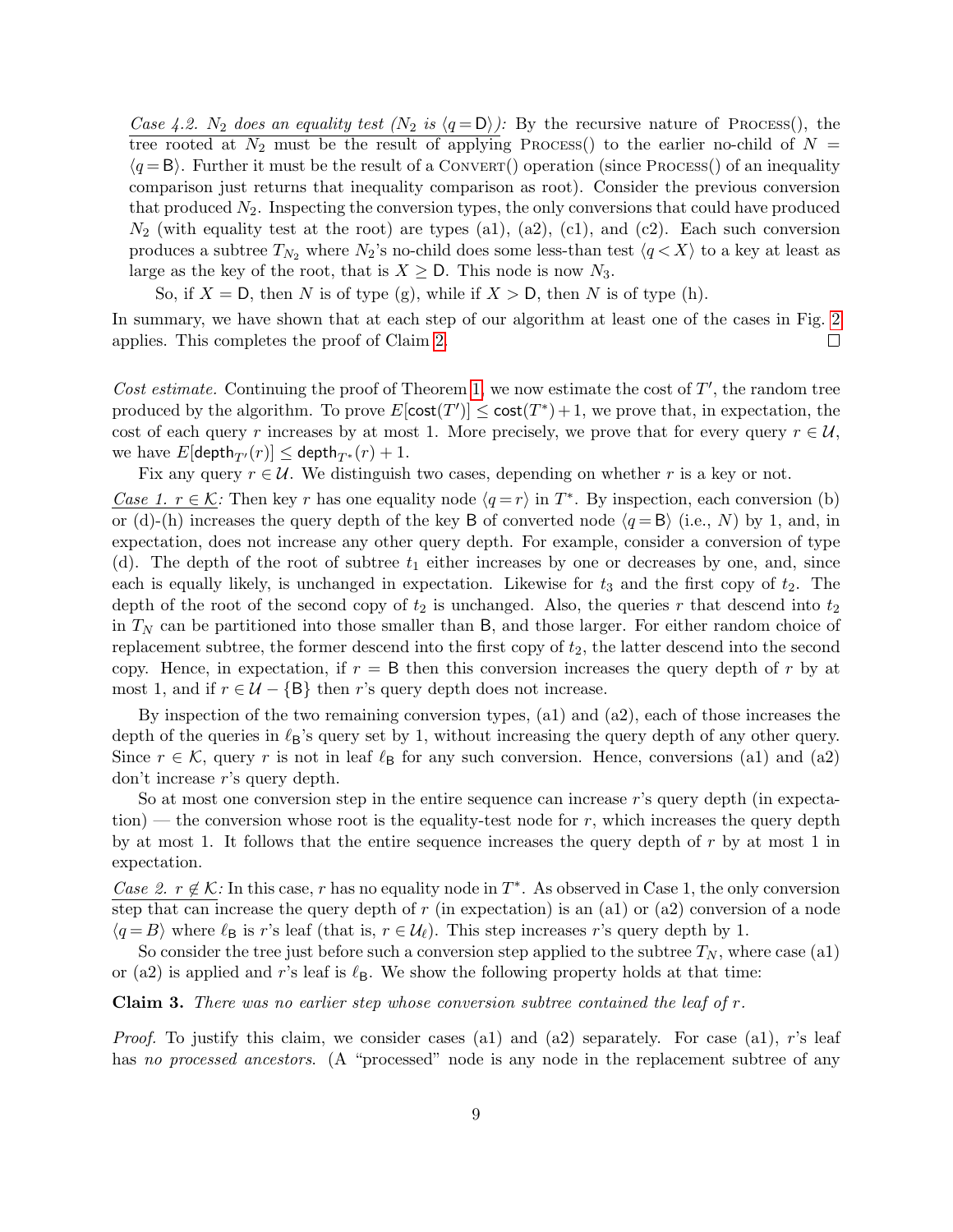previously implemented conversion.) But there is no conversion type that produces such a leaf, proving the claim in this case. The argument in case (a2) is a bit less obvious but similar: in this case r's leaf is a yes-child and its parent is an inequality node that is the only processed ancestor of this leaf. By inspection of each conversion type, for each conversion that produces a leaf with only one processed ancestor (which would necessarily be the root for the converted subtree), this ancestor is either an equality test (cases (a1), (a2), (c1), (c2)), or has this leaf be a no-child of its parent (the second option of case (d), with  $t_3$  being a leaf). Thus no such conversion can produce a subtree of type (a2) with r's leaf being  $\ell_{\rm B}$ , completing the proof of the claim.  $\Box$ 

We then conclude that in this case  $(r \notin \mathcal{K})$ , there is at most one step in which the expected query depth of r can increase; and if it does, it increases only by 1, so the total increase of r's query depth is at most 1 in expectation.

Summarizing, in either Case 1 or 2, the entire sequence of operations increases r's query depth by at most one in expectation (with respect to the random choices of the algorithm), that is  $E[\text{depth}_{T'}(r)] \leq \text{depth}_{T^*}(r) + 1$ . Since this property holds for any  $r \in U$ , applying linearity of expectation (and using  $\text{depth}_T((i, i + 1))$  to represent the depth in T of queries in inter-key interval  $(i, i + 1)$ ,

$$
E[\text{cost}(T')] = E\Big[\sum_{i=1}^{n} \beta_i \text{depth}_{T'}(i) + \sum_{i=0}^{n} \alpha_i \text{ depth}_{T'}((i, i+1))\Big]
$$
  
=  $\sum_{i=1}^{n} \beta_i E[\text{depth}_{T'}(i)] + \sum_{i=0}^{n} \alpha_i E[\text{depth}_{T'}((i, i+1))]$   
 $\leq \sum_{i=1}^{n} \beta_i (1 + \text{depth}_{T^*}(i)) + \sum_{i=0}^{n} \alpha_i (1 + \text{depth}_{T^*}((i, i+1)))$   
= 1 + cost(T<sup>\*</sup>).

This completes the proof of Theorem [1.](#page-4-0)

## <span id="page-9-0"></span>4 Application To Entropy Bounds

In general, a search tree determines the answer to a query from a set of some number  $m$  of possible answers. In the successful-only model there are  $n$  possible answers, namely the key values. In the general  $2WCST<sub>LOC</sub>$  model there are  $2n+1$  answers: the n key values and the  $n+1$  inter-key intervals. In the 2wcst<sub>NIL</sub> model there are  $n + 1$  answers: the n key values and ⊥. Let p be a probability distribution on the m answers, namely  $p_i$  is the probability that the answer to a random query should be the j<sup>th</sup> answer. It is well-known that any binary-comparison search tree  $T$  that returns such answers in its leaves satisfies  $\text{cost}(T) \geq H(p)$ , where  $H(p) = \sum_j p_j \log_2 \frac{1}{p_j}$  $\frac{1}{p_j}$  is the *Shannon* entropy of p. This fact is a main tool used for lower bounding the optimal cost of search trees [\[1\]](#page-11-12).

The entropy bound can be weak when applied directly to  $2wcsr_{\text{NL}}$ 's. To see why, consider a probability distribution  $(\alpha, \beta)$  on keys and inter-key intervals. Since  $2wcsr_{\text{NL}}$ 's do not actually identify inter-key intervals, the answers associated with a  $2West_{NIL}$  are the key values and the  $\perp$  symbol representing the "not a key" answer, so the corresponding distribution is  $(A, \beta)$ , for  $A = \sum_i \alpha_i$ . Thus the entropy lower bound is

$$
\mathsf{cost}(T^*) \ \geq \ H(A,\beta) = A \log_2 \frac{1}{A} + \sum_i \beta_i \log_2 \frac{1}{\beta_i}
$$

 $\Box$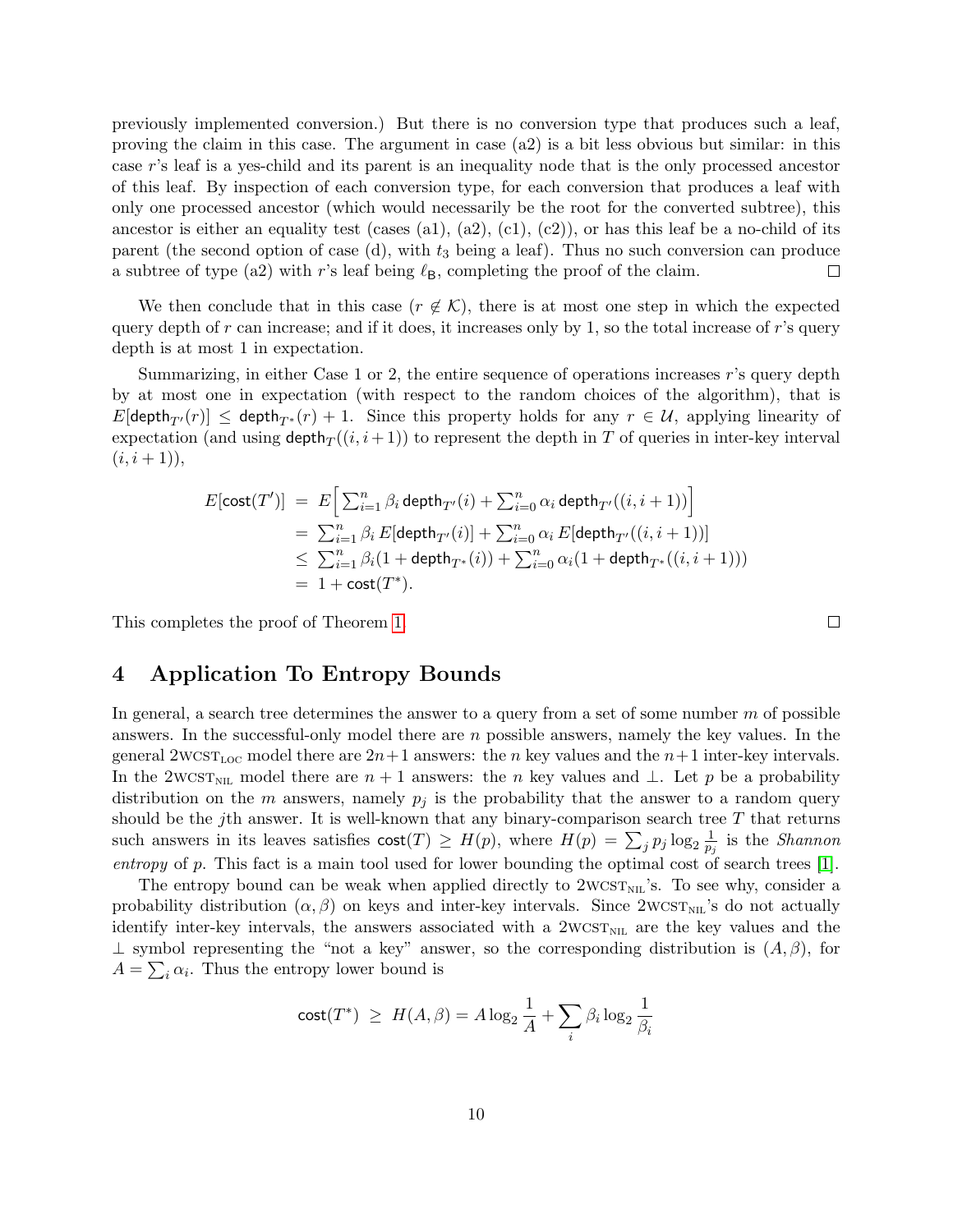for any 2WCST<sub>NIL</sub> tree  $T^*$ . On the other hand, by Theorem [1,](#page-4-0)  $cost(T^*) \geq cost(T') - 1$  for some  $2{\rm wCST}_{\rm LOC}$  tree T'. The entropy lower bound  $\text{cost}(T') \geq H(\alpha, \beta)$  applies to T', giving the following lower bound:

<span id="page-10-1"></span>Corollary 4. For any 2WCST<sub>NIL</sub> tree  $T^*$  for any input  $(\alpha, \beta)$ , cost $(T^*) \geq H(\alpha, \beta) - 1$ .

To see that this bound can be stronger, consider the following extreme example. Suppose that  $\beta_k = 1/n^2$  for all k, and that  $\alpha_i = \frac{1}{n+1} \left(1 - \frac{1}{n}\right)$  $\frac{1}{n}$  for all *i*. Then  $A = 1 - \frac{1}{n}$  $\frac{1}{n}$ ,  $\sum_{k} \beta_{k} \log_{2} \frac{1}{\beta_{k}}$  $\frac{1}{\beta_k}$  =  $\Theta(\log_2(n)/n)$ , and  $\sum_i \alpha_i \log_2 \frac{1}{\alpha_i}$  $\frac{1}{\alpha_i} = \log_2 n - O(\log(n)/n)$ . The direct entropy lower bound,  $H(A, \beta)$ , is

$$
A \log_2 \frac{1}{A} + \sum_k \beta_k \log_2 \frac{1}{\beta_k} = \Theta\left(\frac{1}{n}\right) + \Theta\left(\frac{\log n}{n}\right) = o(1).
$$

In contrast the lower bound in Corollary [4](#page-10-1) is

$$
-1 + \sum_{i} \alpha_i \log_2 \frac{1}{\alpha_i} + \sum_{k} \beta_k \log_2 \frac{1}{\beta_k} = \log_2(n) - o(1) - 1,
$$

which is tight up to lower-order terms.

Generally, the difference between the lower bound from Corollary [4](#page-10-1) and the direct entropy lower bound is  $AH(\alpha/A) - 1$ . This is always at least -1. A sufficient condition for the difference to be large is that  $A = \omega(1/\log n)$ , with  $\Omega(n)$   $\alpha_i$ 's distributed more or less uniformly (i.e.,  $\alpha_i/A$ )  $\Omega(1/n)$ , so  $H(\alpha/A) = \Theta(\log n)$ .

#### <span id="page-10-0"></span>5 Final Comments

The proof of Theorem [1](#page-4-0) is quite intricate. It would be worthwhile to find a more elementary argument. We leave this as an open problem.

We should point out that bounding the gap by a constant *larger* than 1 is considerably easier. For example, one can establish a constant gap result by following the basic idea of our conversion argument in Section [3](#page-4-1) but using only a few simple rotations to achieve rebalancing. (The value of the constant may depend on the rebalancing strategy.) Another idea involves "merging" each key k in  $T^*$  and the adjacent failure interval  $(k, k + 1)$  into one key with probability  $\beta_k + \alpha_k$ , computing an optimal (successful-only) tree  $T'$  for these new merged keys, and then splitting the leaf corresponding to this new key into two leaves, using an equality comparison. A careful analysis using the Kraft-Mcmillan inequality and the construction of alphabetic trees in [\[1,](#page-11-12) Theorem 3.4] shows that  $cost(T') \leq cost(T^*) + 1$ , proving a gap bound of 2. (One reviewer of the paper also suggested this approach.) Reducing the gap to 1 using this strategy does not seem possible though, as the second step inevitably adds 1 to the gap all by itself.

Theorem [1](#page-4-0) assumes that the allowed comparisons are " $=$ " and " $\lt$ ", but the proof can be extended to also allow comparison " $\leq$ " (that is, each comparison may be any of  $\{=,<,\leq\}$ ) by considering a few additional cases in Figure [2.](#page-6-0) In the model with three comparisons, we do not know whether the bound of 1 in Theorem [1](#page-4-0) is tight.

One other intriguing and related open problem is the complexity of computing optimum 2wcst's. The fastest algorithms in the literature for computing such optimal trees run in time  $\Theta(n^4)$  [\[2,](#page-11-0) [4,](#page-11-1) [6,](#page-11-2) [7\]](#page-11-3). Speed-up techniques for dynamic programming based on Monge properties or quadrangle inequality, now standard, were used to develop an  $O(n^2)$  algorithm for computing optimal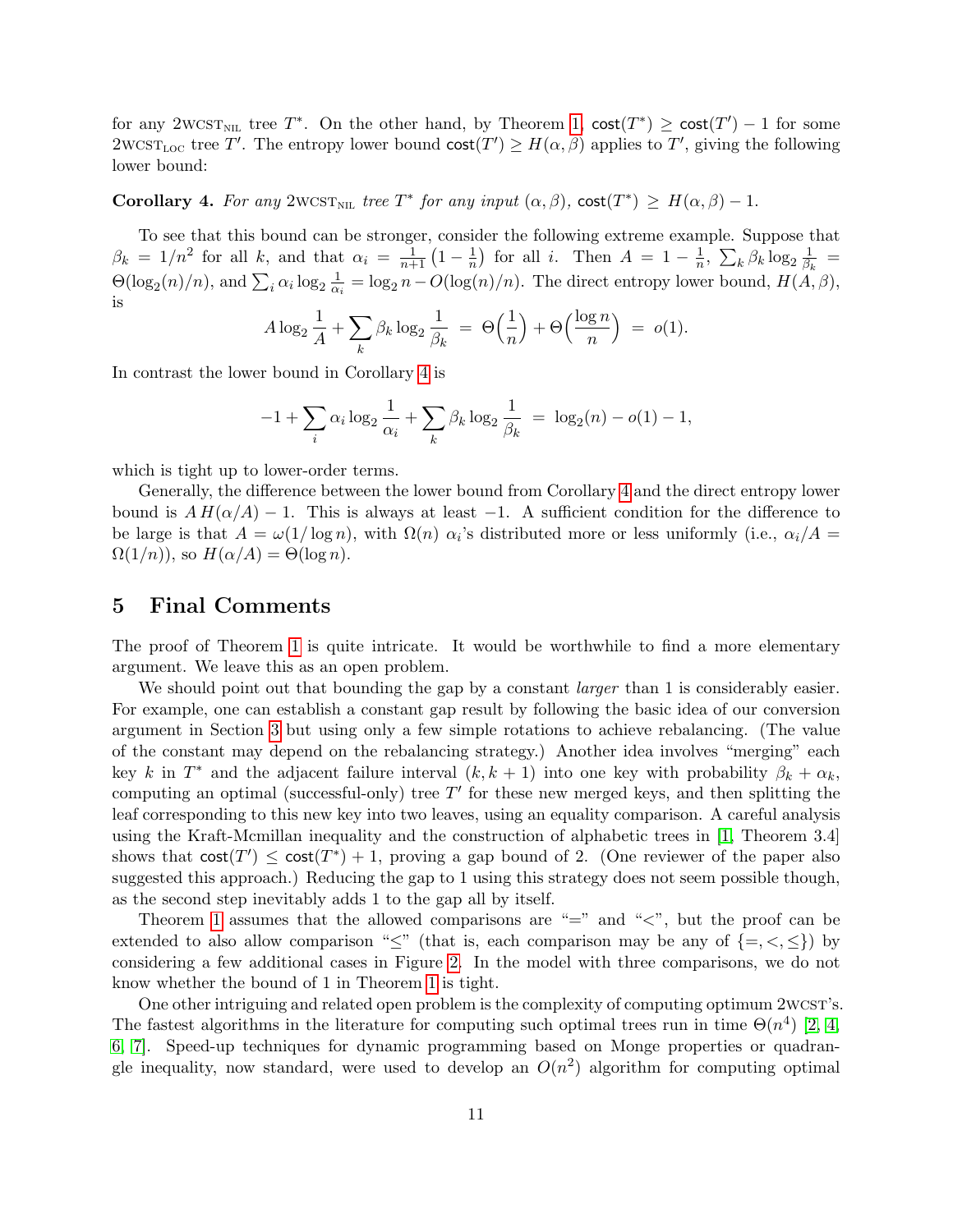3wcst's [\[16\]](#page-12-0). These techniques do not seem to apply to 2wcst's, and new techniques would be needed to reduce the running time to  $o(n^4)$ .

Acknowledgments We are grateful to the anonymous reviewers for their numerous and insightful comments that helped us improve the presentation of our results.

### References

- <span id="page-11-12"></span>[1] R. Ahlswede and I. Wegener. Search Problems. John Wiley and Sons, New York, NY, USA, 1987.
- <span id="page-11-0"></span>[2] R. Anderson, S. Kannan, H. Karloff, and R. E. Ladner. Thresholds and optimal binary comparison search trees. Journal of Algorithms, 44:338–358, 2002.
- <span id="page-11-4"></span>[3] A. Andersson. A note on searching in a binary search tree. Softw., Pract. Exper., 21(10):1125– 1128, 1991.
- <span id="page-11-1"></span>[4] M. Chrobak, M. J. Golin, J. I. Munro, and N. E. Young. Optimal search trees with 2-way comparisons. In Khaled Elbassioni and Kazuhisa Makino, editors, Algorithms and Computation. ISAAC 2015, volume 9472 of Lecture Notes in Computer Science, pages 71–82. Springer Berlin Heidelberg, 2015. See [\[6\]](#page-11-2) for erratum. [doi:10.1007/978-3-662-48971-0\\_7](https://doi.org/10.1007/978-3-662-48971-0_7).
- <span id="page-11-6"></span>[5] M. Chrobak, M. J. Golin, J. I. Munro, and N. E. Young. On Huang and Wong's algorithm for Generalized Binary Split Trees, 2021. [arXiv:1901.03783](http://arxiv.org/abs/1901.03783).
- <span id="page-11-2"></span>[6] M. Chrobak, M. J. Golin, J. I. Munro, and N. E. Young. Optimal search trees with two-way comparisons, 2021. Includes erratum for [\[4\]](#page-11-1). [arXiv:1505.00357](http://arxiv.org/abs/1505.00357).
- <span id="page-11-3"></span>[7] M. Chrobak, M. J. Golin, J. I. Munro, and N. E. Young. A simple algorithm for optimal search trees with two-way comparisons, 2021. [arXiv:2103.01084](http://arxiv.org/abs/2103.01084).
- <span id="page-11-9"></span>[8] Y. Dagan, Y. Filmus, A. Gabizon, and S. Moran. Twenty (simple) questions. In Proceedings of the 49th Annual ACM SIGACT Symposium on Theory of Computing (STOC'17), pages 9–21, 2017.
- <span id="page-11-10"></span>[9] Y. Dagan, Y. Filmus, A. Gabizon, and S. Moran. Twenty (short) questions. Combinatorica, 39(3):597–626, 2019.
- <span id="page-11-8"></span>[10] A.M. Garsia and M.L. Wachs. A new algorithm for minimum cost binary trees. SIAM Journal on Computing, 6:622–642, 1977.
- <span id="page-11-11"></span>[11] E.N. Gilbert and E.F. Moore. Variable-length binary encodings. Bell System Technical Journal, 38:933–967, 1959.
- <span id="page-11-5"></span>[12] J. H. Hester, D. S. Hirschberg, S. H. Huang, and C. K. Wong. Faster construction of optimal binary split trees. Journal of Algorithms, 7:412–424, 1986.
- <span id="page-11-7"></span>[13] T. C. Hu and A. C. Tucker. Optimal computer search trees and variable-length alphabetical codes. SIAM Journal on Applied Mathematics, 21:514–532, 1971.